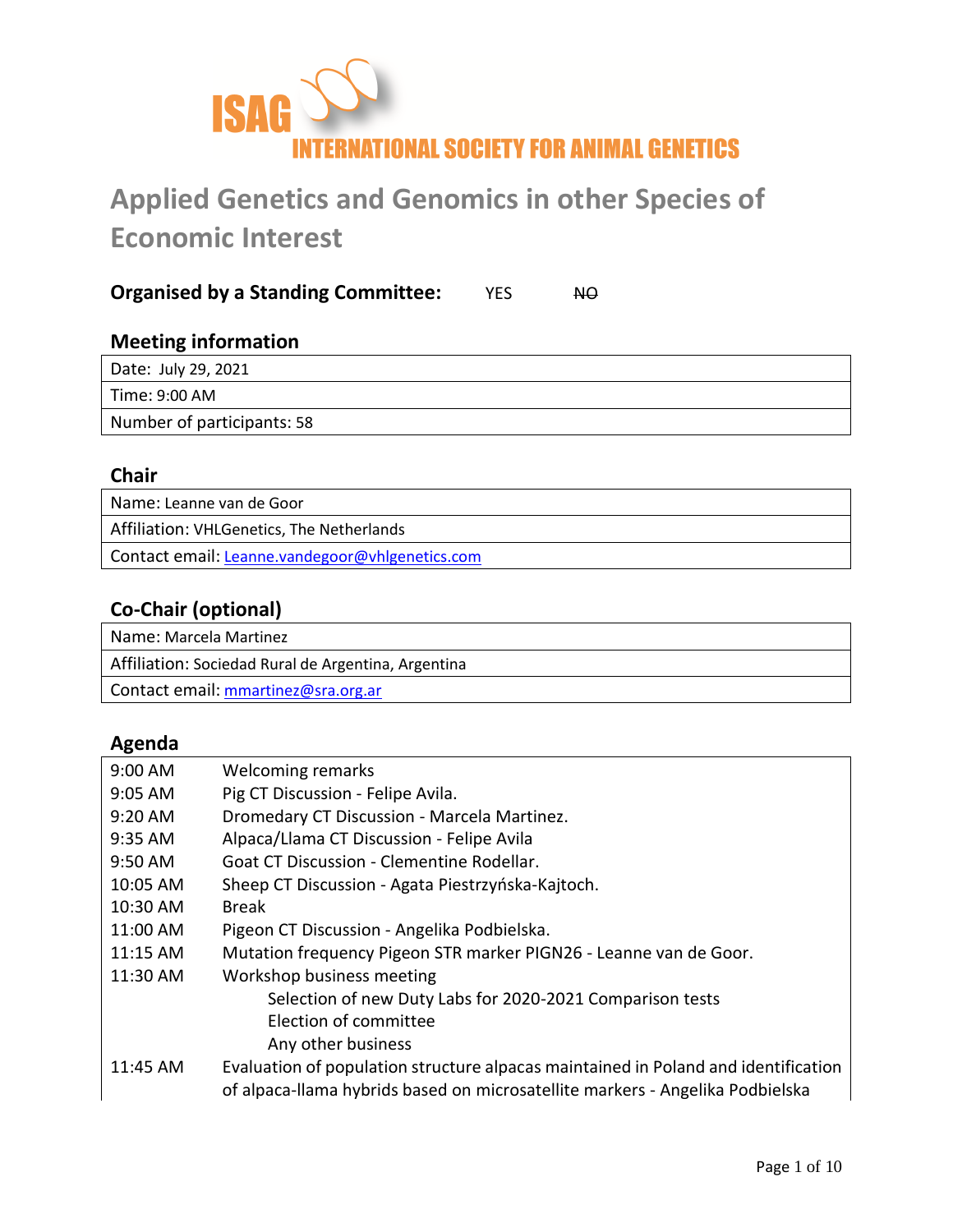

## IONAL SOCIETY FOR ANIMAL G

| 11:50 AM | Rate of rejection of first-degree relationships for assigning parent-offspring    |
|----------|-----------------------------------------------------------------------------------|
|          | relationships and estimation of genotyping errors with a high-density array in    |
|          | pigs - Luis Gomez-Raya                                                            |
| 11:55 AM | Molecular characterization and occurrence of variation within the promoter region |
|          | of CASK gene in racing pigeons - Monika Stefaniuk-Szmukier                        |

## **Summary of the meeting**

#### **1. Welcoming Remarks**

This was the fourth workshop with the name Applied Genetics and Genomics In other Species of Economic Interest. Comparison tests (CTs) for Pig, Dromedary, Alpaca/Llama, Pigeon, Sheep and Goat have been carried out. During previous conferences the CTs for Sheep and Goat were discussed during the Applied Sheep and Goat Genetics Workshop.

#### **2. Pig CT Discussion**

The UCDavis, Veterinary Genetics Laboratory (USA) was the Duty lab. Twenty-nine labs requested samples. Twenty-eight labs reported results. Twenty-two samples (including 2 reference samples) were submitted to all participants. The relative overall marker concordance among labs was good, ranging from a minimum of 95.7% (SW240) to a maximum of 100.0% (S0227, S0228, SW911, and SW936). Both parentage questions were answered correctly by twenty-seven labs, one lab didn't answer the parentage questions. Marker S0386 showed discrepancy between labs regarding allele 177 in the samples PCT08 and PCT16. This issue was already discussed during the previous CTs of 2014, 2017, and 2019. The low concordance for these samples could be explained by using primers unable to amplify allele 177. It is recommendable to remind again using the correct primer sequences as proposed in DNA microsatellite analysis for parentage control in Austrian pigs. Nechtelberger D, Kaltwasser C, Stur I, Meyer JN, Brem G, Mueller M, Mueller S., Anim Biotechnol. 2001. Nov; 12(2):141-4. PMID: 11808629. The recommended primers are: Fw: 5'-GAA CTC CTG GGT CTT ATT TTC TA, Rv: 5'-GTC AAA AAT CTT TTT ATC TCC AAC AGT AT. Since this situation has previously arisen, missing this allele was considered a mistake in the final ranking system.

#### **3. Dromedary CT Discussion**

Qatar genetic lab (Qatar) was the Duty lab. Six labs requested samples and all six labs reported results. Twenty-four samples (including 2 reference samples) were submitted to all participants. The relative overall marker concordance among labs was good, ranging from a minimum of 93.2% (LCA37) to a maximum of 100.0% (LCA19, LCA56, LCA65, LCA66, LCA8, and YWLL29). Marker LCA19 of the core panel was mono-allelic. In the back-up panel markers LCA24, LCA77, YWLL36, and VOLP59) were also monoallelic. This was also the case in the previous CT. The first parentage question was answered correctly by five out of six labs, the second parentage question was answered correctly by all six labs.

Because of low PE, changes in the current ISAG recommended panels are required. Rob Grahn from UCDavis offered to share data on allele frequencies from a project that is currently running in his lab. The committee will look into the data to see if it can contribute to improve the panels. Anybody who can share allele frequency data of Dromedary markers is asked to get in touch with the committee. The committee will come up with a proposal to improve the panels.

#### **4. Alpaca/Llama CT Discussion**

The UCDavis, Veterinary Genetics Laboratory (USA) was the Duty lab. Twelve labs requested samples. Ten labs reported results. Twenty-two samples (4 llama samples and 18 alpaca samples, including 2 alpaca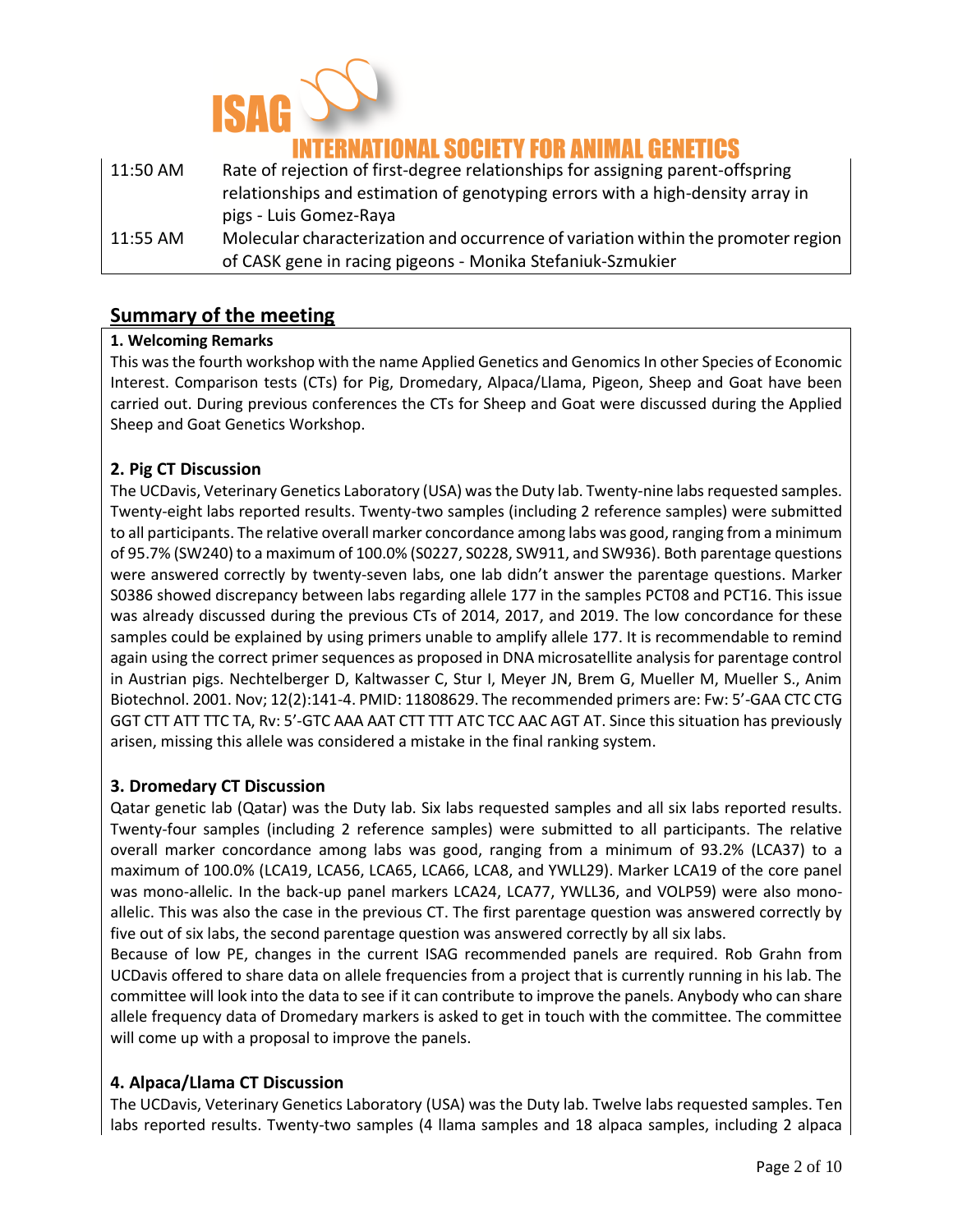

## INATIONAL SOCIETY FOR ANIMAL GEN

reference samples) were submitted to all participants. The relative overall marker concordance among labs was very good, ranging from a minimum of 97.0% (LGU50) to a maximum of 100.0% (LCA19, LCA5, LCA56, LCA65, LCA94, LCA99, YWLL29, YWLL40, and YWLL44).

The first parentage question was answered correctly by four out of ten labs. The reason for a high percentage of incorrect answers was the fact that it was a one marker exclusion parentage case. The second parentage question was answered correctly by nine out of ten labs.

It is recommended to include a reference sample with off-ladder allele 230 for marker LCA66 in the next CT.

### **5. Goat CT Discussion**

The University of Zaragoza, LAGENBIO Lab (Spain) was the Duty lab. Thirty-two labs requested samples. Thirty labs reported results. Twenty samples (including 1 reference sample) were submitted to all participants. The relative overall marker concordance among labs was good, ranging from a minimum of 93.2% (SRCRSP08) to a maximum of 99.5% (ILSTS19). All labs answered the parentage question correctly. Three genotypes were discussed. Sample GCT09 for marker MAF65 is heterozygous, the correct genotype is 125/155. The concordant genotype 99/ of samples GCT12 for marker OarFCB20 was not correct and will be counted as error in the ranking. The correct genotype for this samples is 99/121. The genotype of samples GCT20 for marker SRCRSP08 was not clear. Seventeen labs reported 240/ and thirteen labs reported 238/240. Angelika Podbielska and Agata Piestrzyńska-Kajtoch from the The National Research Institute of Animal Production in Poland offered to sequence this sample, results are not available yet. Because this issue was not discussed in previous CTs, for this year's CT it was decided that both the genotypes 240/ and 238/240 will not be counted as mistake for the ranking.

#### **6. Sheep CT Discussion**

The National Research Institute of Animal Production (Poland) was the Duty lab. Forty-five labs requested samples. Forty-two labs reported results. Twenty-one samples (including 1 reference sample) were submitted to all participants. The relative overall marker concordance among labs was good, with an exception for marker INRA172 which had an overall relative marker concordance of 84.2%. All other markers were above 93%. Marker INRA063 showed the highest overall relative marker concordance (99.8%). Both parentage questions were answered correctly by all forty-one labs. The genotypes of the samples OCT16 and OCT18 for marker INRA172 were discussed. For both samples, 22 labs reported 138/154 and 15 labs reported 140/154. The duty lab sequenced both samples and proved that the correct genotype for both samples is 140/154. Because this issue was not cleared out before, in this CT both the genotypes 138/154 and 140/154 will not be counted as errors in the ranking. For samples OCT15, marker INRA172 six different genotypes were reported. The duty lab sequenced this sample and proved that the smallest allele in this sample was allele 137 and therefore the correct genotype of this sample is 137/160. Because this issue was not discussed in previous CTs, for this CT an incorrectly reported 137 allele will not be counted as an error for the ranking.

## **7. Pigeon CT Discussion**

The National Research Institute of Animal Production (Poland) was the Duty lab. Eleven labs requested samples. Nine labs reported results. Twenty-one samples (including 1 reference sample) were submitted to all participants. The relative overall marker concordance among labs was good, ranging from a minimum of 88.8% (CliµT43) to a maximum of 97.2% (PIGN4). Both parentage questions were answered correctly by eight labs, one lab didn't answer the parentage questions.

The genotype of samples PCT18 for marker CiµD35 was not clear. Three labs reported 175/177 and five labs reported 177/. Sequencing of this sample by Angelika Podbielska and Agata Piestrzyńska-Kajtoch from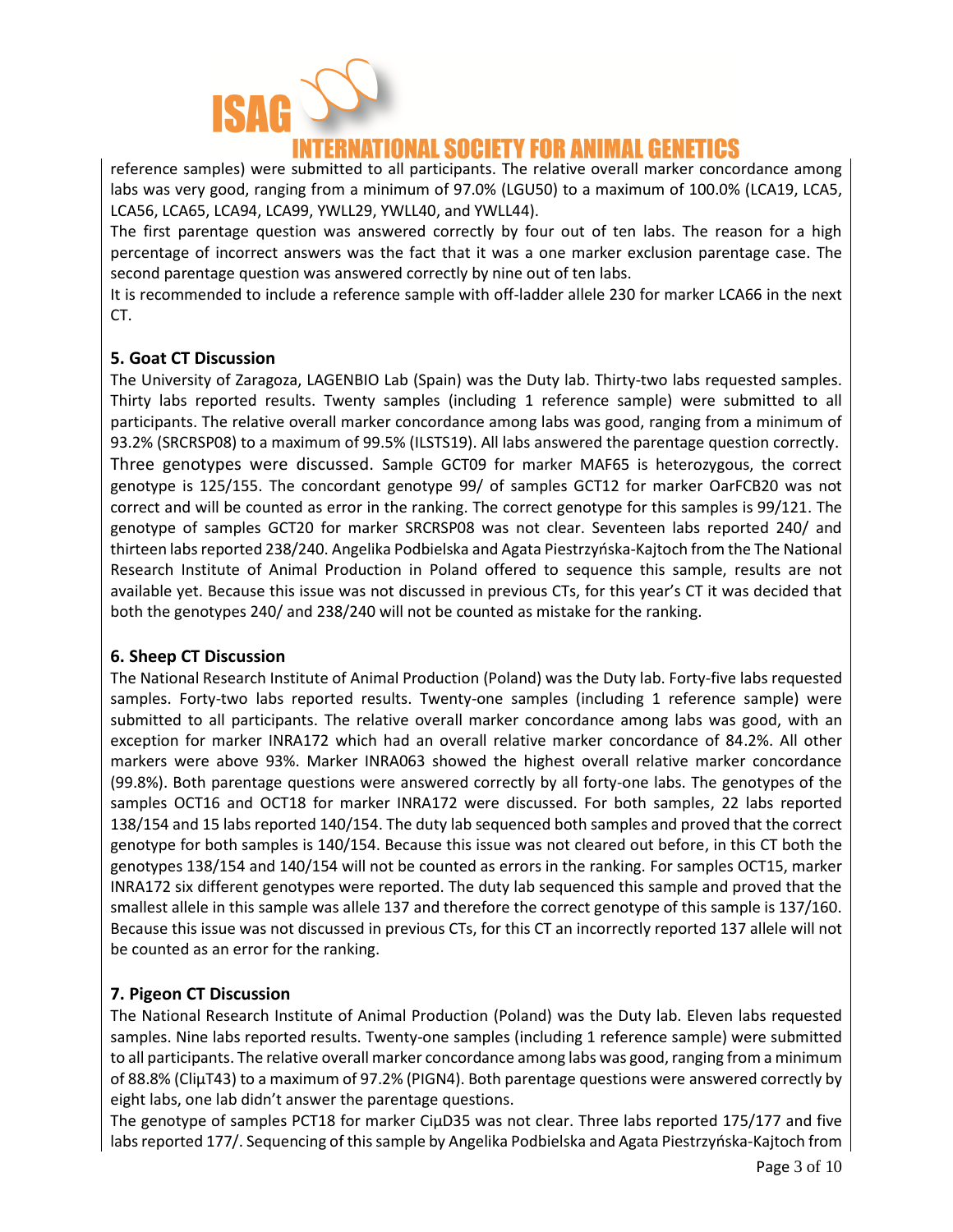

The National Research Institute of Animal Production in Poland revealed that this sample is homozygous for allele 177 (27 repeats), see figure 1. Because this issue was not discussed in previous CTs, for this year's CT it was decided that both the genotypes 175/177 and 177/ will not be counted as mistake for the ranking.



### **8. Mutation frequency Pigeon STR marker PIGN26**

VHLGenetics presented results regarding one-marker mismatch cases in Pigeons. In a total of 4953 parentage cases, the cases with a mismatch in only one-marker and only an one-repeat difference were counted. This revealed a high mutation rate (0.73%) in marker PIGN26, see figure 2. This should be taken into account when verifying parentage in Pigeons.



## **9. Pig, Goat, Sheep SNP panels for parentage verification**

Participants expressed their interest in SNP panels for Pig, Goat and Sheep.

The committee will investigate the options to set-up SNPs panels for Pigs, Goats and Sheep. Labs that have allele frequency data that can be shared need to get in touch with the chair of the committee.

## **10. Enclosing disease markers in next CTs**

All duty labs are encouraged to include a disease marker in the next CT. This is not required and is only possible if the duty lab has access to samples with heterozygous and/or homozygous mutant genotypes for a disease marker.

## **New Committee chair**

Chair: Amparo Martinez

Term of service: first term of service 2017-2021, second term of service 2021-2025

Affiliation: University of Cordoba, Spain

E-mail address: [amparomartinezuco@gmail.com](mailto:amparomartinezuco@gmail.com)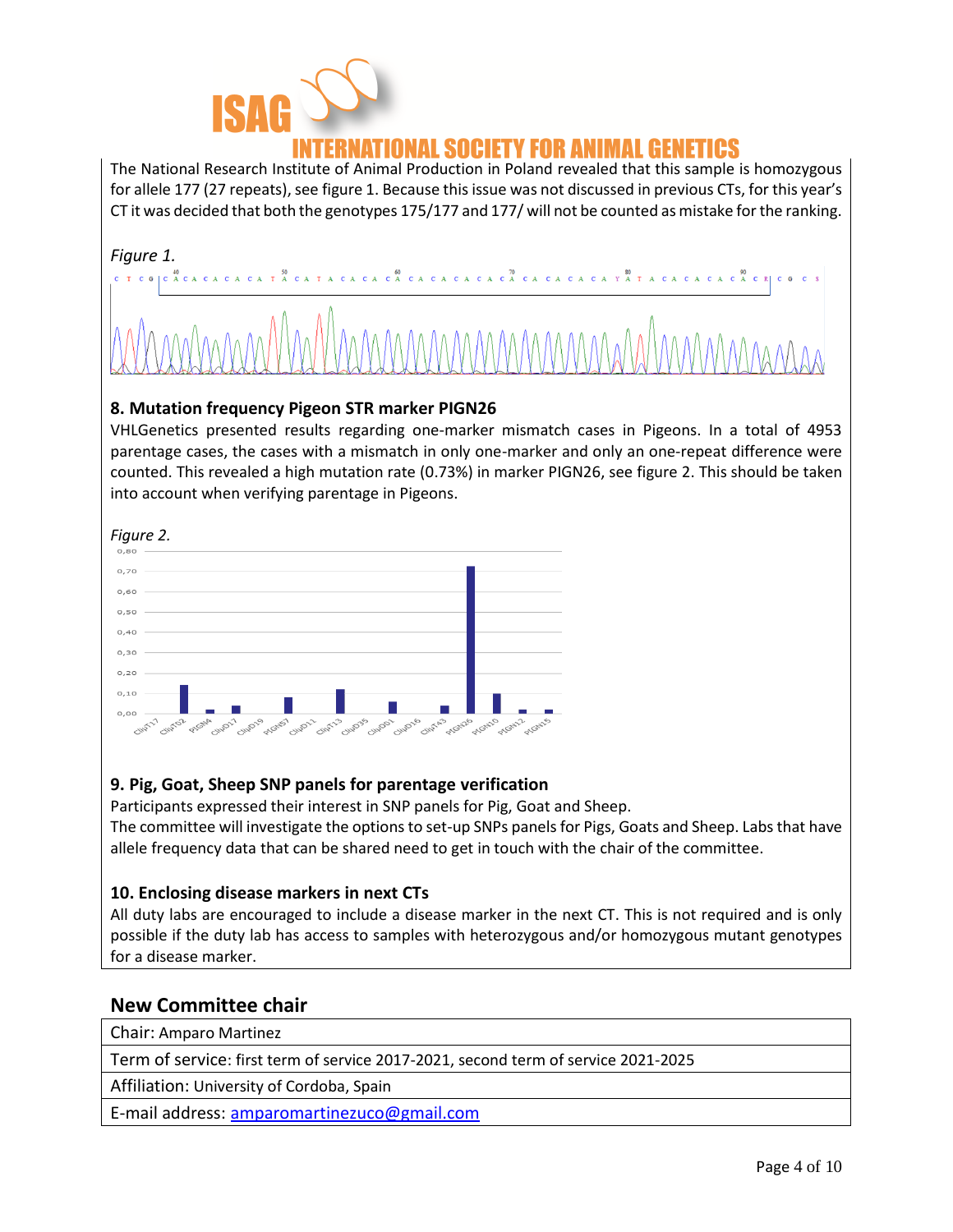

## **New Committee co-chair**

Co-Chair: Marcela Martinez

Term of service: first term of service 2016-2019, second term of service 2019-2023

Affiliation: Sociedad Rural de Argentina, Argentina

E-mail address: [mmartinez@sra.org.ar](mailto:mmartinez@sra.org.ar)

### **New Committee members**

| Other committee        | First term | Second term |                               |
|------------------------|------------|-------------|-------------------------------|
| members                | of service | of service  | Email address                 |
| Ntanganedzeni Mapholi  | 2017-2021  | 2021-2025   | maphon@unisa.ac.za            |
| Younes Miar            | 2017-2021  | 2021-2025   | miar@dal.ca                   |
| Emiliano Lasagna       | 2019-2023  |             | emiliano.lasagna@unipg.it     |
| Foluke Eunice Sola-Oja | 2019-2023  |             | solaojo.fe@unilorin.edu.ng    |
| Angelika Podbielska    | 2021-2025  |             | angelika.podbielska@iz.edu.pl |

## **COMPARISON TEST** (2020-2021) YES NO

## **Duty laboratory Pig**

Contact person: Rebecca Bellone

Affiliation: UCDavis, USA

E-mail address: rbellone@ucdavis.edu

## **Duty laboratory Dromedary**

Contact person: Hanaa Ahmed

Affiliation: Qatar genetic lab, Qatar

E-mail address: dr.hanaa@tharb.net

## **Duty laboratory Alpaca/Llama**

Contact person: Rebecca Bellone Affiliation: UCDavis, USA E-mail address: rbellone@ucdavis.edu

## **Duty laboratory Pigeon**

Contact person: Angelika Podbielska

Affiliation: National Research Institute of Animal Production, Poland

E-mail address: angelika.podbielska@iz.edu.pl

## **Duty laboratory Sheep**

Contact person: Agata Piestrzyńska-Kajtoch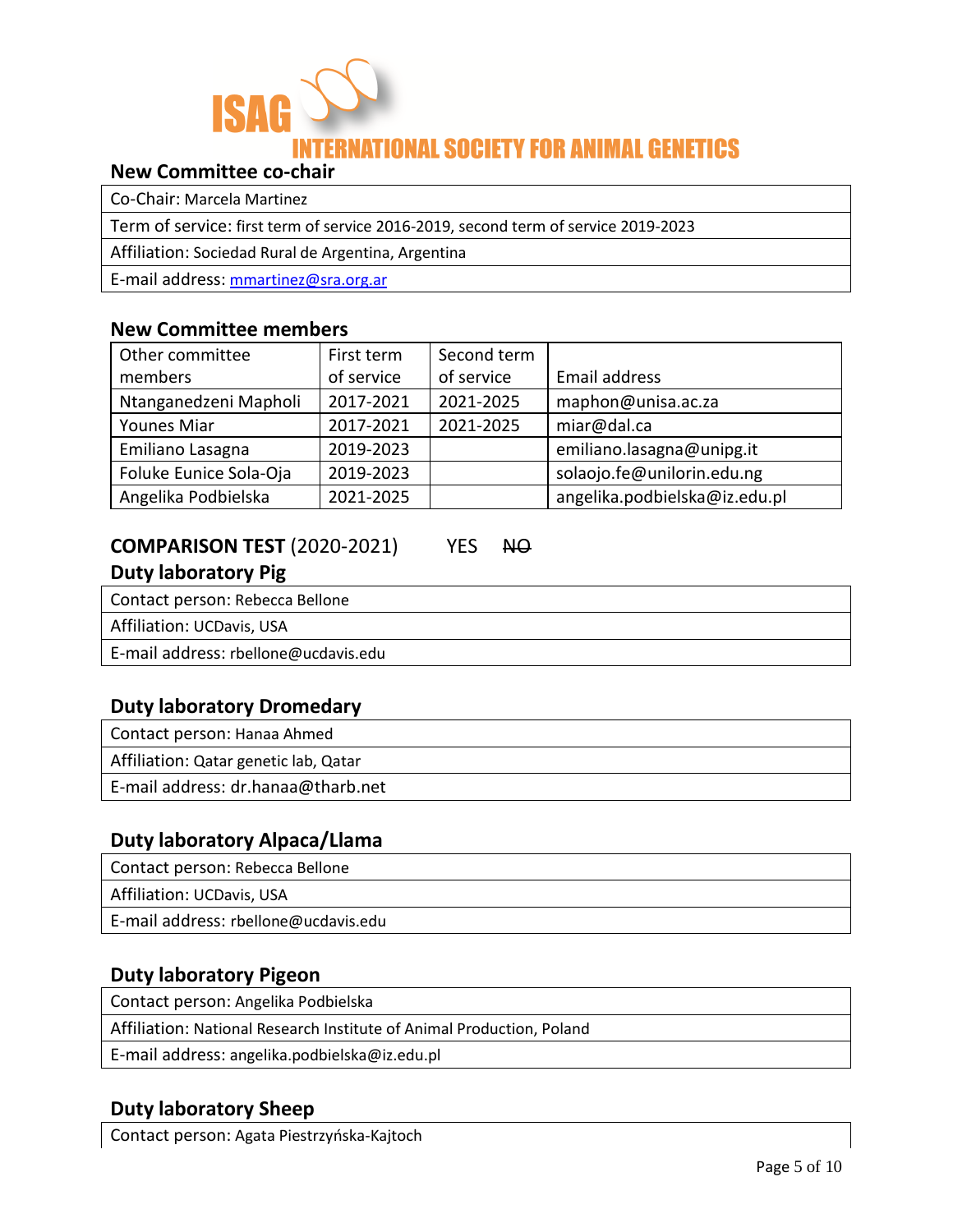

## **IONAL SOCIETY FOR ANIMAL GENETICS**

Affiliation: National Research Institute of Animal Production, Poland

E-mail address: agata.kajtoch@iz.edu.pl

## **Duty laboratory Goat**

Contact person: Clementine Rodellar

Affiliation: Laboratorio de Genética Bioquímica (LAGENBIO). University of Zaragoza, Spain

E-mail address: rodellar@unizar.es

## **List of recommended markers with primer information**

| Dromedary:    |                                                 |                              |  |
|---------------|-------------------------------------------------|------------------------------|--|
|               | <b>ISAG STR Core Panel - Dromedary</b>          |                              |  |
| Locus         | Forward                                         | Reverse                      |  |
| LCA8          | GCTGAACCACAATGCAAAGA                            | AATGCAGATGTGCCTCAGTT         |  |
| LCA37         | AAACCTAATTACCTCCCCCA                            | CCATGTAGTTGCAGGACACG         |  |
| LCA56         | <b>ATGGTGTTTACAGGGCGTTG</b>                     | <b>GCATTACTGAAAAGCCCAGG</b>  |  |
| LCA65         | <b>TTTTTCCCCTGTGGTTGAAT</b>                     | AACTCAGCTGTTGTCAGGGG         |  |
| LCA66         | <b>GTGCAGCGTCCAAATAGTCA</b>                     | <b>CCAGCATCGTCCAGTATTCA</b>  |  |
| YWLL29        | GAAGGCAGGAGAAAAGGTAG                            | CAGAGGCTTAATAACTTGCAG        |  |
| YWLL44        | <b>CTCAACAATGCTAGACCTTGG</b>                    | GAGAACACAGGCTGGTGAATA        |  |
|               | <b>ISAG Additional Markers - Dromedary</b>      |                              |  |
| Locus         | <b>Forward</b>                                  | <b>Reverse</b>               |  |
| CVLR01        | GAAGAGGTTGGGGCACTAC                             | CAGGCAGATATCCATTGAA          |  |
| CVLR04        | <b>CCCTACCTCTGGACTTTG</b>                       | CCTTTTTGGGTATTTTCAG          |  |
| CVLR05        | <b>CCTTGGACCTCCTTGCTCTG</b>                     | <b>GCCACTGGTCCCTGTCATT</b>   |  |
| LCA99         | CAGGTATCAGGAGACGGGCT                            | AGCATTTATCAAGGAACACCAGC      |  |
| <b>LGU49</b>  | <b>TCTAGGTCCATCCCTGTTGC</b>                     | <b>GTGCTGGAATAGTGCCCAGT</b>  |  |
| VOLP3         | AGACGGTTGGGAAGGTGGTA                            | CGACAGCAAGGCACAGGA           |  |
| VOLP32        | GTGATCGGAATGGCTTGAAA                            | CAGCGAGCACCTGAAAGAA          |  |
| VOLP59        | CCTTCCTCAGAATCCGCCACC                           | CCCGCGCACCAAGCAG             |  |
| YWLL08        | <b>ATCAAGTTTGAGGTGCTTTCC</b>                    | <b>CCATGGCATTGTGTTGAAGAC</b> |  |
| YWLL36        | AGTCTTGGTGTGGTGGTAGAA                           | TGCCAGGATACTGACAGTGAT        |  |
|               |                                                 |                              |  |
| Alpaca/Llama: |                                                 |                              |  |
|               | <b>ISAG STR Core Panel - Llamas and Alpacas</b> |                              |  |
| Locus         | <b>Forward</b>                                  | Reverse                      |  |
| LCA5          | <b>GTGGTTTTTGCCCAAGCTC</b>                      | <b>ACCTCCAGTCTGGGGATTTC</b>  |  |
| LCA8          | GCTGAACCACAATGCAAAGA                            | AATGCAGATGTGCCTCAGTT         |  |
| LCA19         | TAAGTCCAGCCCCACACTCA                            | GGTGAAGGGGCTTGATCTTC         |  |
| LCA37         | AAACCTAATTACCTCCCCCA                            | CCATGTAGTTGCAGGACACG         |  |
| LCA56         | <b>ATGGTGTTTACAGGGCGTTG</b>                     | <b>GCATTACTGAAAAGCCCAGG</b>  |  |
| LCA65         | TTTTTCCCCTGTGGTTGAAT                            | AACTCAGCTGTTGTCAGGGG         |  |
| LCA66         | <b>GTGCAGCGTCCAAATAGTCA</b>                     | <b>CCAGCATCGTCCAGTATTCA</b>  |  |
| LCA94         | <b>GTCCATTCATCCAGCACAGG</b>                     | ACATTTGGCAATCTCTGGAGAA       |  |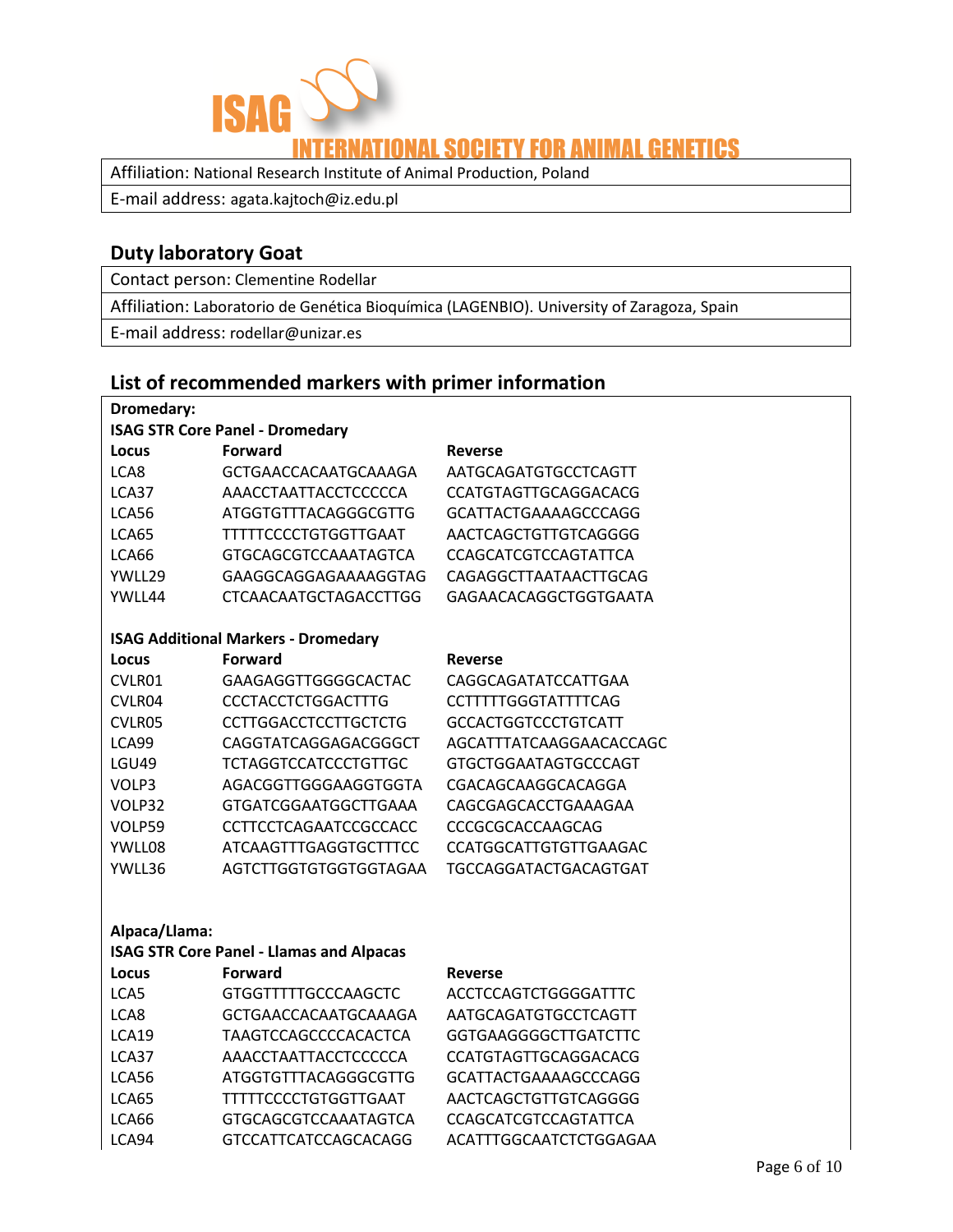

## **RNATIONAL SOCIETY FOR ANIMAL GENETICS**

| LCA99   | CAGGTATCAGGAGACGGGCT         | AGCATTTATCAAGGAACACCAGC |
|---------|------------------------------|-------------------------|
| YWLL29  | GAAGGCAGGAGAAAAGGTAG         | CAGAGGCTTAATAACTTGCAG   |
| YWLL40  | CACATGACCATGTCCCCTTAT        | CCAGTGACAGTGTGACTAAGA   |
| YWLI 44 | <b>CTCAACAATGCTAGACCTTGG</b> | GAGAACACAGGCTGGTGAATA   |
| LGU49   | TCTAGGTCCATCCCTGTTGC         | GTGCTGGAATAGTGCCCAGT    |
| LGU50   | CTGCTGTGCTTGTCACCCTA         | AGCACCACATGCCTCTAAGT    |
|         |                              |                         |

### **ISAG Additional Markers - Llamas and Alpacas**

| Locus             | <b>Forward</b>        | <b>Reverse</b>               |
|-------------------|-----------------------|------------------------------|
| LCA24             | ACTCACGGGTGACATACAGTG | GAGCAGTGTTTGGTTTGCATT        |
| YWLL08            | ATCAAGTTTGAGGTGCTTTCC | <b>CCATGGCATTGTGTTGAAGAC</b> |
| YWLL36            | AGTCTTGGTGTGGTGGTAGAA | TGCCAGGATACTGACAGTGAT        |
| YWLL43 (X-linked) | ATACCTCTCTTGCTCTCTCTC | CCTCTACAACCATGTTAGCCA        |
| YWLL46            | AAGCAGAGTGATTTAACCGTG | GGATGACTAAGACTGCTCTGA        |

#### **Pigeon:**

| <b>ISAG STR Core Panel - Pigeons</b>     |                               |                                |  |
|------------------------------------------|-------------------------------|--------------------------------|--|
| Locus                                    | <b>Forward</b>                | <b>Reverse</b>                 |  |
| $Cli\mu$ D11                             | CCAATCCCAAAGAGGATTAT          | ACTGTCCTATGGCTGAAGTG           |  |
| $Cli\mu$ T43                             | GGGAAAGGAAATTTGACACTG         | ACTGTCGATGCCATTAAGAC           |  |
| $Cli\mu$ D01                             | GATTTCTCAAGCTGTAGGACT         | <b>GTTTGATTTGGTTGGGCCATC</b>   |  |
| PIGN57                                   | <b>CTCTTGTATGTCCATCTGAAC</b>  | ACCCATTTACCACTCTCTAA           |  |
| $Cli\mu$ T13                             | CTGTCGAGCAGTAACAGTCC          | <b>GTTTGCAAGCCCTGGTTATCTCA</b> |  |
| $Cli\mu$ D16                             | GCAGTGATAAAGTTCTGGAACA        | <b>GTTTGCCTCACCGTGACATCA</b>   |  |
| $Cli\mu D19$                             | <b>CTGCCCGTTTCTTCTAATGCAC</b> | <b>GTTTGGATTTCTGGGAGTGTATG</b> |  |
| $Cli\mu$ T02                             | AGTTTTAATGAAGGCACCTCT         | TGTAGCATGTCAGAAATTGG           |  |
| $Cli\mu$ D17                             | TCTTACACACTCTCGACAAG          | GTTTCCACCCAAATGAGCAAG          |  |
| $Cli\mu$ D35                             | GGGAGCTTAAGGGATTATTG          | ATTCCTTGCATGCCTACTTA           |  |
| $Cli\mu$ T17                             | ATGGGTTTGGAGATGTTTTG          | GTTTGATGGAGTTGCTATTTTGCT       |  |
| PIGN04                                   | GGTTTTTCTGTTTCCTCACG          | <b>GGGATTCTGGGATTATTTTTC</b>   |  |
| <b>ISAG Additional Markers - Pigeons</b> |                               |                                |  |
| Locus                                    | <b>Forward</b>                | <b>Reverse</b>                 |  |
| PIGN15                                   | TTTCCTTTCATTTGCTGTGG          | AACCAGGCATTGGAGTCTTT           |  |
| PIGN10                                   | TTCCACTGAATGGGTCTCAG          | CTGCCAGAAGGTAAATGACAC          |  |
|                                          |                               |                                |  |

| <b>PIUTIVI</b> D | ,,,,,,,,,,,,,,,,,,,,,,,,, | AACCAGGCATTGGAGTCTT          |
|------------------|---------------------------|------------------------------|
| PIGN10           | TTCCACTGAATGGGTCTCAG      | CTGCCAGAAGGTAAATGACAO        |
| PIGN26           | TCACTGTATTCACCAAAGTCTG    | CAATGTGGGGGCGTCTATG          |
| PIGN12           | CAGATCCAGCAGTCTTGAAG      | <b>CCCATCTAATGCGATAAATCC</b> |

## **Pig:**

| <b>ISAG STR Core Panel - Pig</b> |                |
|----------------------------------|----------------|
| Locus                            | <b>Forward</b> |
|                                  |                |

| TCCTTCCCTCCTGGTAACTA     |
|--------------------------|
| CCAAGACTGCCTTGTAGGTGAATA |
| GAATGCAAAGAGTTCAGTGTAGG  |
| TGTTCTCTGTTTCTCCTCTGTTTG |
|                          |

#### **Locus Forward Reverse**

GCACTTCCTGATTCTGGGTA GCTATCAAGTATTGTACCATTAGG GTCTCCCTCACACTTACCGCAG AAAGTGGAAAGAGTCAATGGCTAT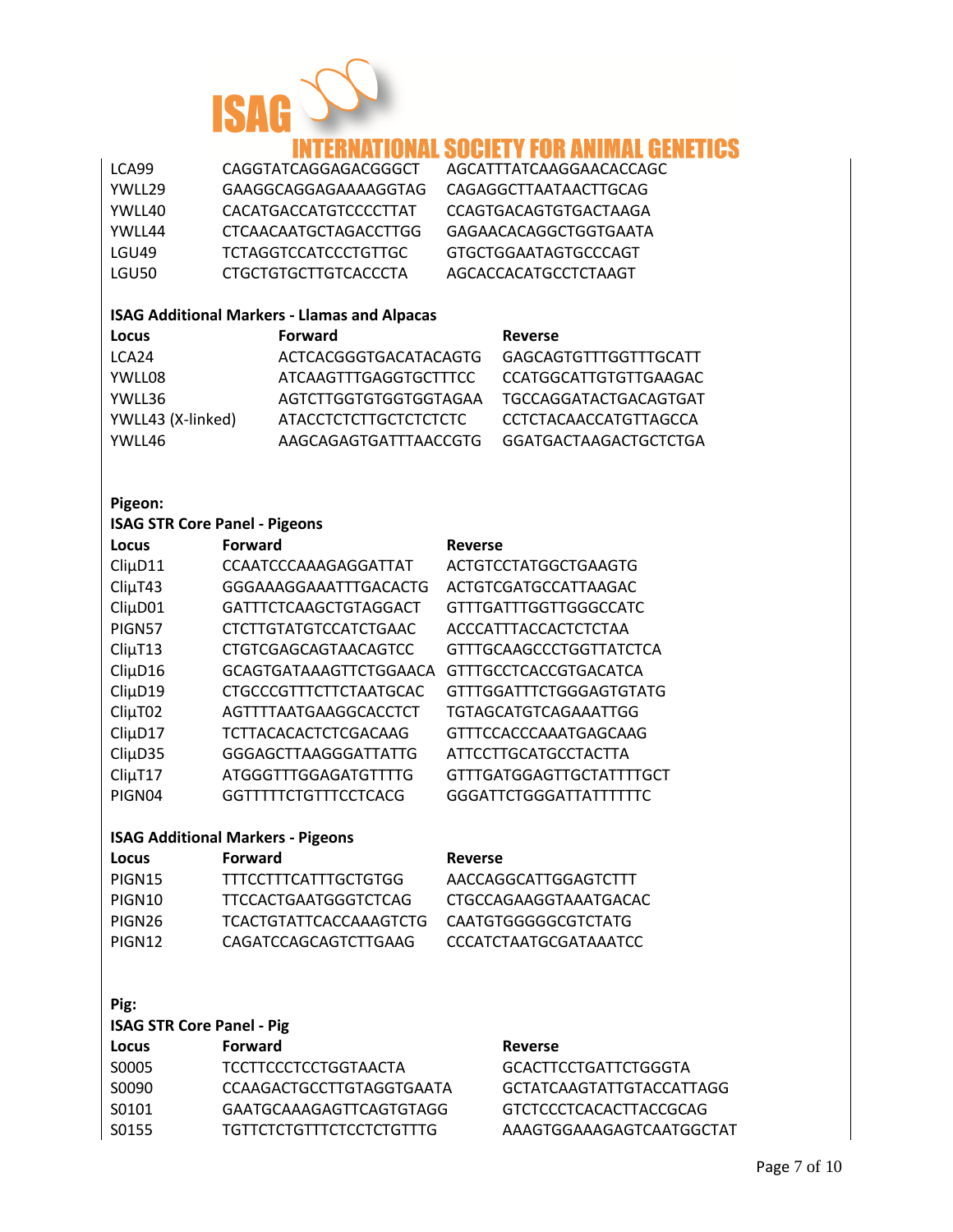

## **INTERNATIONAL SOCIETY FOR ANIMAL GENETICS**

| S0227             | GATCCATTTATAATTTTAGCACAAAG   |
|-------------------|------------------------------|
| S0228             | GGCATAGGCTGGCAGCAACA         |
| S0355             | TCTGGCTCCTACACTCCTTCTTGATG   |
| S0386             | GAACTCCTGGGTCTTATTTTCTA      |
| SW <sub>24</sub>  | CTTTGGGTGGAGTGTGTGC          |
| SW <sub>240</sub> | AGAAATTAGTGCCTCAAATTGG       |
| <b>SW72</b>       | ATCAGAACAGTGCGCCGT           |
| <b>SW857</b>      | TGAGAGGTCAGTTACAGAAGACC      |
| SW911             | CTCAGTTCTTTGGGACTGAACC       |
| SW936             | <b>TCTGGAGCTAGCATAAGTGCC</b> |
| SW951             | TTTCACAACTCTGGCACCAG         |
|                   |                              |

#### **ISAG Additional Markers - Pig**

| Locus            | <b>Forward</b>                   | <b>Reverse</b> |
|------------------|----------------------------------|----------------|
| IGF <sub>1</sub> | <b>GCTTGGATGGACCATGTTG</b>       | <b>CATATT</b>  |
| S0002            | GAAGCCCAAAGAGACAACTGC            | <b>GTTCTT</b>  |
| S0026            | AACCTTCCCTTCCCAATCAC             | <b>CACAGA</b>  |
| S0215            | TAGGCTCAGACCCTGCTGCAT            | <b>TGGGAO</b>  |
| S0225            | GCTAATGCCAGAGAAATGCAGA           | <b>CAGGTG</b>  |
| S0226            | <b>GCACTTTTAACTTTCATGATACTCC</b> | <b>GGTTAA</b>  |
| SW632            | TGGGTTGAAAGATTTCCCAA             | <b>GGAGTO</b>  |
|                  |                                  |                |

#### **Sheep:**

#### **ISAG STR Core Panel - Sheep**

| Locus                | <b>Forward</b>                | <b>Reverse</b> |
|----------------------|-------------------------------|----------------|
| <b>AMEL</b>          | CAGCCAAACCTCCCTCTGC           | <b>CCCGCT</b>  |
| CSRD247              | GGACTTGCCAGAACTCTGCAAT        | <b>CACTGT</b>  |
| <b>ETH152</b>        | TACTCGTAGGGCAGGCTGCCTG        | <b>GAGACO</b>  |
| INRA005              | TTCAGGCATACCCTACACCACATG      | AAATAT         |
| INRA006              | AGGAATATCTGTATCAACCGCAGTC     | <b>CTGAGC</b>  |
| INRA023              | GAGTAGAGCTACAAGATAAACTTC      | <b>TAACTA</b>  |
| INRA063              | GACCACAAAGGGATTTGCACAAGC      | AAACCA         |
| <b>INRA172</b>       | CCAGGGCAGTAAAATGCATAACTG      | GGCCTT         |
| <b>MAF065</b>        | AAAGGCCAGAGTATGCAATTAGGAG     | <b>CCACTC</b>  |
| <b>MAF214</b>        | AATGCAGGAGATCTGAGGCAGGGACG    | GGGTG/         |
| McM042               | CATCTTTCAAAAGAACTCCGAAAGTG    | <b>CTTGGA</b>  |
| <b>McM527</b>        | <b>GTCCATTGCCTCAAATCAATTC</b> | AAACCA         |
| OarFCB <sub>20</sub> | GGAAAACCCCCATATATACCTATAC     | AAATGT         |

#### **Goat:**

| <b>ISAG STR Core Panel - Goat</b> |                |         |
|-----------------------------------|----------------|---------|
| Locus                             | <b>Forward</b> | Reverse |

| CSRD <sub>247</sub> | GGACTTGCCAGAACTCTGCAAT |
|---------------------|------------------------|
| ILSTS008            | GAATCATGGATTTTCTGGGG   |
| ILSTS19             | AGGGACCTCATGTAGAAGC    |
| ILSTS87             | AGCAGACATGATGACTCAGC   |

CACTGTGGTTTGTATTAGTCAGG TAGCAGTGAGTGAGGTTGGC ACTTTTGGACCCTGTAGTGC CTGCCTCTTTTCTTGAGAGC

T GCATGGTGTGATGCTATGTCAAGC AGCCCACCTCATCTTATCTACACT TTGGGTGGGTGCTGAAAAATAGGA GTCAAAAATCTTTTTATCTCCAACAGTAT ATCCAAATGCTGCAAGCG AAACCATTAAGTCCCTAGCAAA TTTGAAAATGGGGTGTTTCC GATCCTCCTCCAAATCCCAT CATCTGTGGAAAAAAAAAGCC GTGCAAGTACACATGCAGGG GATCGTGCCCAAATGGAC

CATATTTTTCTGCATAACTTGAACCT GTTCTTTACCCACTGAGCCA CACAGACTGCTTTTTACTCC TGGGAGGCTGAAGGATTGGGT CAGGTGGAAAGAATGGAATGAA GGTTAAACTTTTNCCCCAATACA GGAGTCAGTACTTTGGCTTGA

CCCGCTTGGTCTTGTCTGTTGC CACTGTGGTTTGTATTAGTCAGG GAGACCTCAGGGTTGGTGATCAG AAATATTAGCCAACTGAAAACTGGG CTGAGCTGGGGTGGGAGCTATAAATA TAACTACAGGGTGTTAGATGAACTC AAACCACAGAAATGCTTGGAAG GGCCTTGCTAGCCTCTGCAAAC CCACTCCTCCTGAGAATATAACATG GGGTGATCTTAGGGAGGTTTTGGAGG CTTGGAATCCTTCCTAACTTTCGG AAACCACTTGACTACTCCCCAA AAATGTGTTTAAGATTCCATACATGTG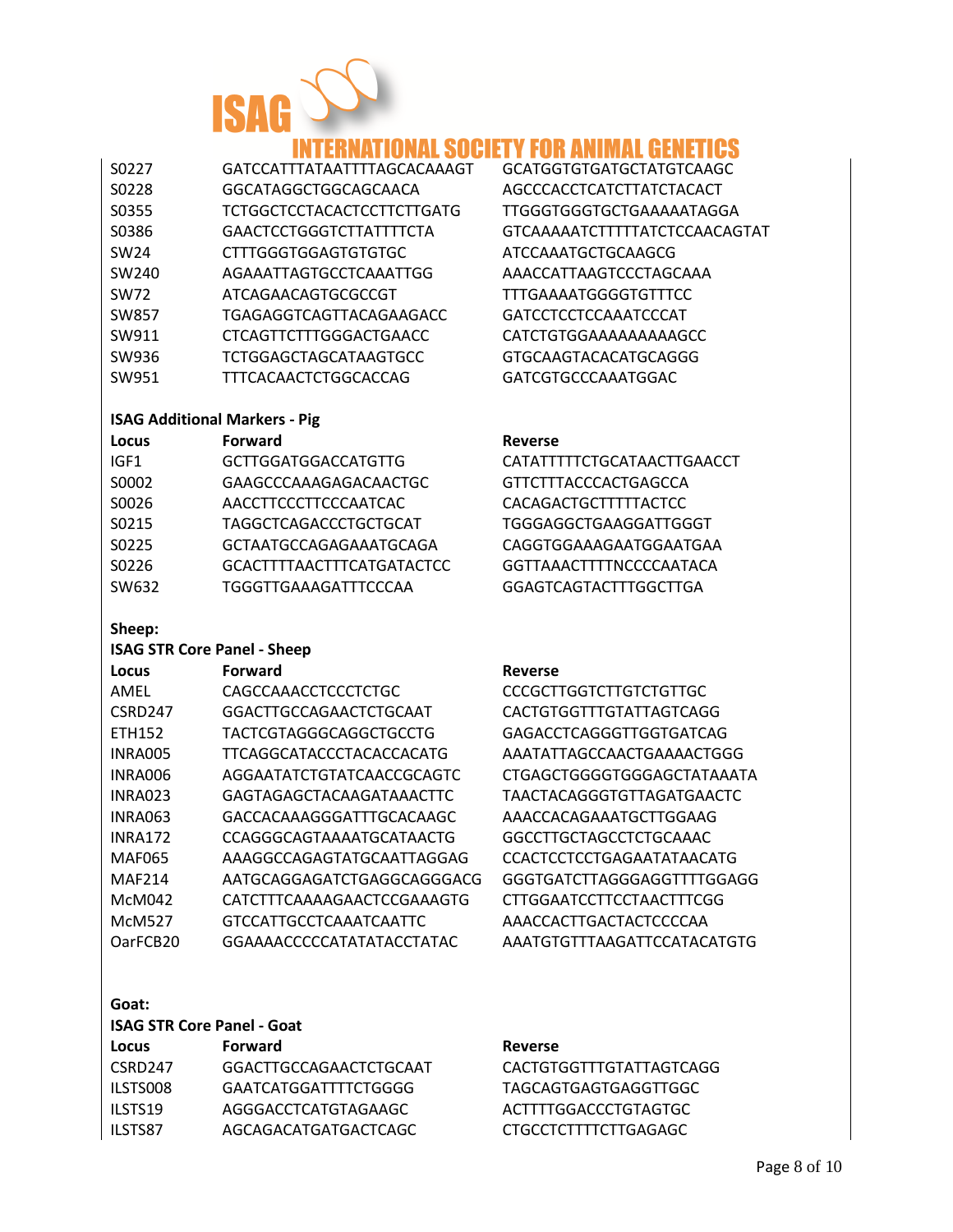

## INNAI SNEIFTY FNR ANIMAI GFNF

| INRA005              | TTCAGGCATACCCTACACCACATG      | AAATATTAGCCAACTGAAAACTGGG        |
|----------------------|-------------------------------|----------------------------------|
| INRA006              | AGGAATATCTGTATCAACCGCAGTC     | CTGAGCTGGGGTGGGAGCTATAAATA       |
| <b>INRA023</b>       | GAGTAGAGCTACAAGATAAACTTC      | TAACTACAGGGTGTTAGATGAACTC        |
| <b>INRA063</b>       | GACCACAAAGGGATTTGCACAAGC      | AAACCACAGAAATGCTTGGAAG           |
| MAF <sub>65</sub>    | AAAGGCCAGAGTATGCAATTAGGAG     | <b>CCACTCCTCCTGAGAATATAACATG</b> |
| <b>McM527</b>        | <b>GTCCATTGCCTCAAATCAATTC</b> | AAACCACTTGACTACTCCCCAA           |
| OarFCB <sub>20</sub> | GGAAAACCCCCATATATACCTATAC     | AAATGTGTTTAAGATTCCATACATGTG      |
| SRCRSP23             | TGAACGGGTAAAGATGTG            | TGTTTTTAATGGCTGAGTAG             |
| SRCRSP5              | GGACTCTACCAACTGAGCTACAAG      | TGAAATGAAGCTAAAGCAATGC           |
| SRCRSP8              | <b>TGCGGTCTGGTTCTGATTTCAC</b> | CCTGCATGAGAAAGTCGATGCTTAG        |

## **Duty laboratory for the next comparison tests Duty laboratory Pig**

Contact person: Amparo Martinez

Affiliation: University of Cordoba, Spain

E-mail address: amparomartinezuco@gmail.com

## **Duty laboratory Dromedary**

Contact person: Marwa Chourabi

Affiliation: Qatar genetic lab, Qatar

E-mail address: marwa@tharb.net

## **Duty laboratory Alpaca/Llama**

Contact person: Angelika Podbielska

Affiliation: National Research Institute of Animal Production, Poland

E-mail address: angelika.podbielska@iz.edu.pl

## **Duty laboratory Pigeon**

Contact person: Angelika Podbielska

Affiliation: National Research Institute of Animal Production, Poland

E-mail address: angelika.podbielska@iz.edu.pl

## **Duty laboratory Sheep**

Contact person: Agata Piestrzyńska-Kajtoch

Affiliation: National Research Institute of Animal Production, Poland

E-mail address: agata.kajtoch@iz.edu.pl

## **Duty laboratory Goat**

Contact person: Clementine Rodellar